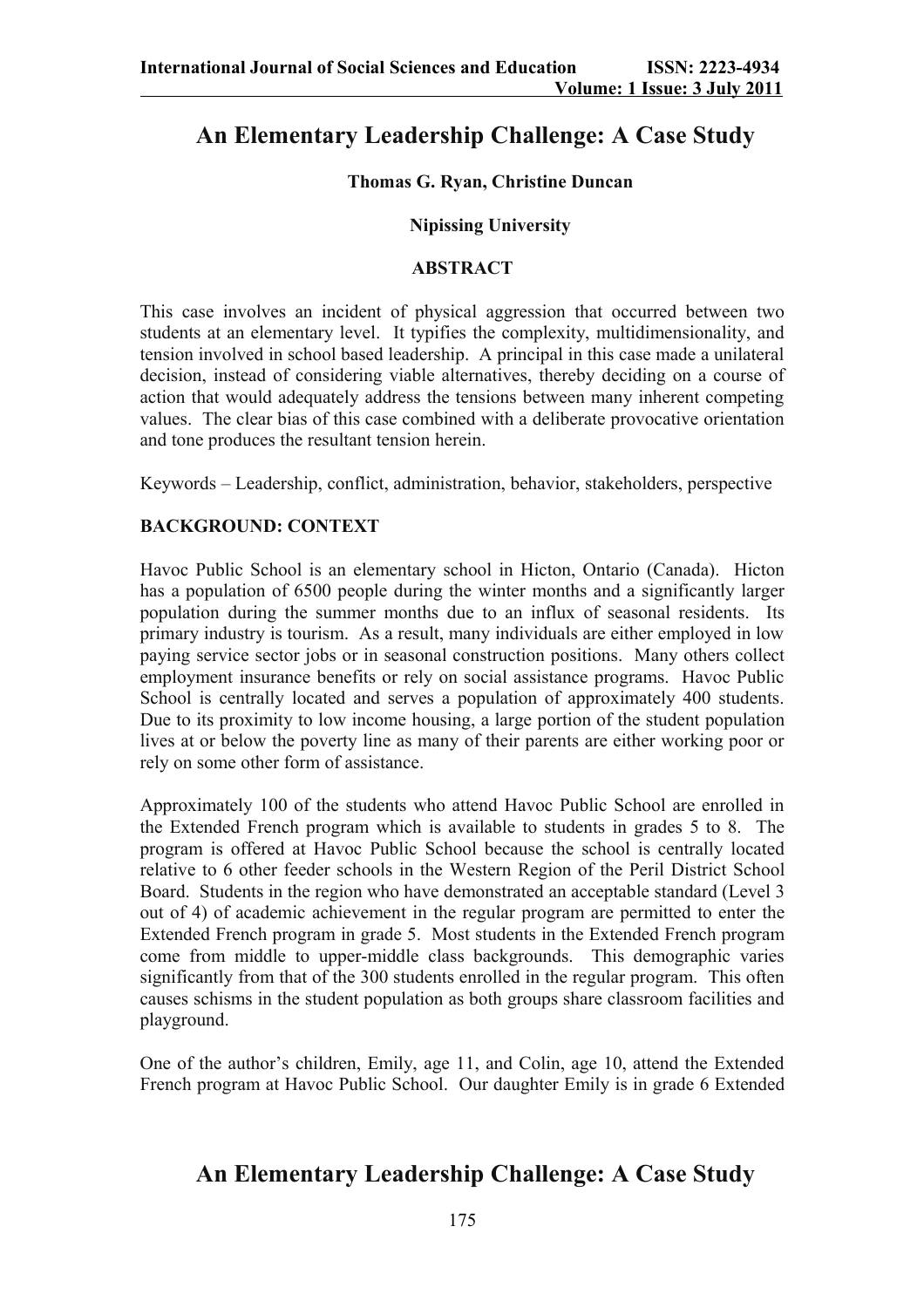French and our son Colin is new to the Extended French program, and he is currently in grade 5. A husband of one of the authors, James, is a teacher at the school. He has been teaching grade 8 in the regular stream at Havoc Public School for the past three years.

## **Problem: An Orientation**

This problem stems from a situation involving a son and another male student on a junior (elementary) playground. At this school, as in many others, it is common practice at the school for classes to line up outside at the end of recess in order to proceed into the school in an orderly fashion. On Thursday, September 11, 2008 at approximately 11:00 a.m. Colin was lining up to go inside for the eating portion of the nutrition break when he allowed his friend Aaron to "butt" in line behind him. Frank, the student who had been immediately behind Colin, took offense to this action and shoved Aaron. Colin shoved Frank back and said, "Leave my friend alone". This further angered Frank who then punched Colin in the face. Colin pushed him away. Frank gave Colin three more successive punches to the face. Again, Colin pushed him away. Frank moved toward Colin with his fist closed ready to punch. In an effort to stop Frank from punching him again, Colin decided to use an offensivedefensive karate kick that he had learned to use only when needed for the purpose of self-protection. The kick was aimed at Frank's mid-section, but landed at groin level as Frank moved forward. When Colin stepped down from the kick, Frank placed Colin in a headlock and gave him three additional punches to the top of his head. At this point in time, the teacher on duty noticed Colin in a headlock at the end of one of the lines. The teacher asked Frank to stop, to get out of line, and to stand by him. Frank was asked to wait until all of the other students had entered the school before going in. The teacher on duty then allowed Frank to go back to class for the eating portion of the nutrition break without investigating the matter any further.

## **Inside: The Aftermath**

During the eating portion of the nutrition break one staff member patrols the halls and supervises three classrooms on a rotational basis. The teacher on duty that day noticed Colin crying at his desk and asked him what had happened. Colin told the teacher that his head hurt because Frank had punched him both in the face and on the top of his head during recess. The teacher allowed another student to leave the classroom to obtain an ice pack for Colin, but she did not address the situation that had occurred outside.

It just so happened that this was also Colin's birthday and arrangements had been made to pick him up and take him out for lunch during the second nutrition break at 12:50 p.m. Upon meting Colin in the lobby of the school it was noticed that some lumps were on the top of his head and the beginnings of a bruise was under his right eye. His classroom teacher stopped to in the lobby of the school on her way to the staffroom to eat lunch to explain that Colin had been punched by another student in the class. The parental response was to ask: "A punch?" and the teacher shook her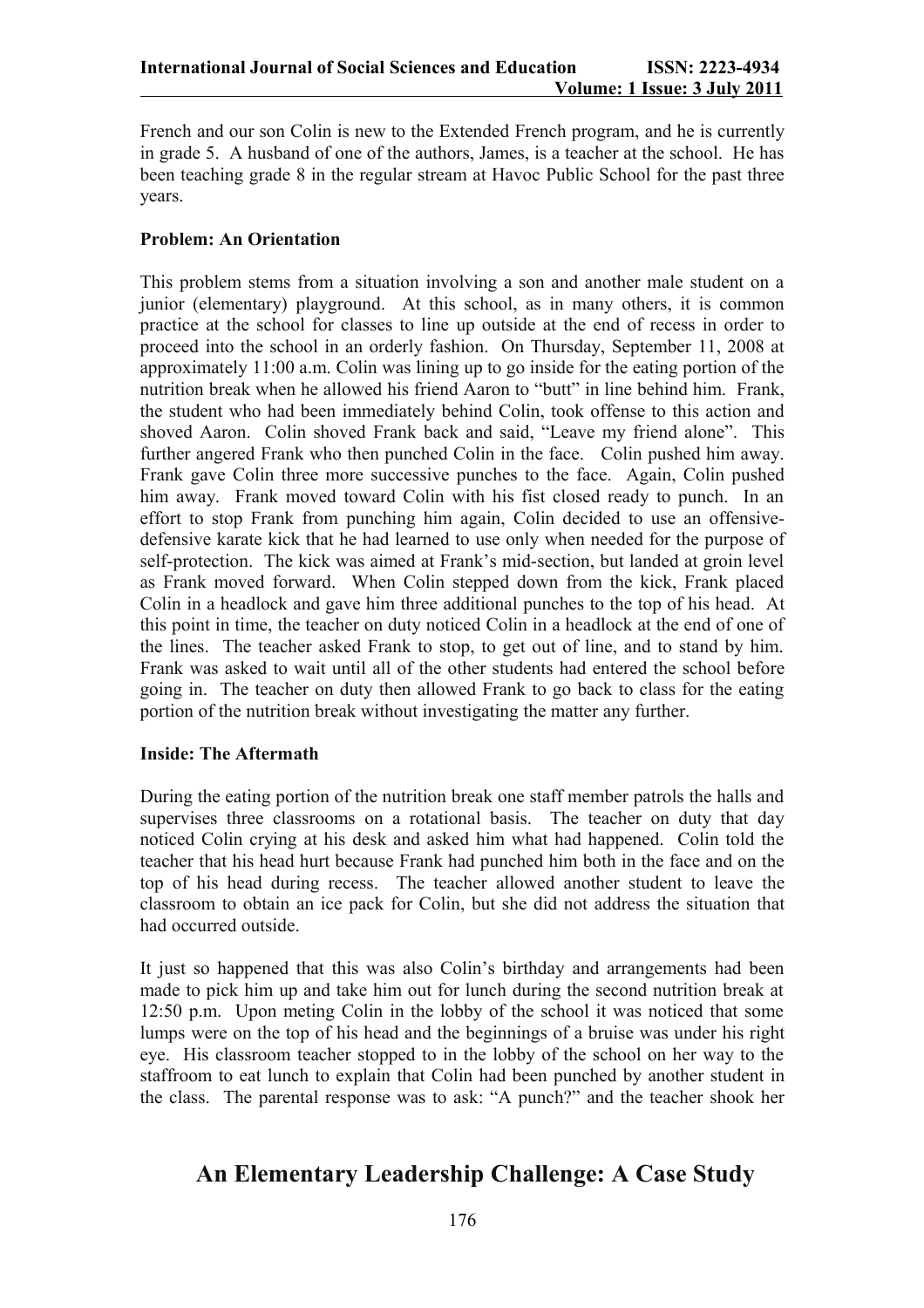head and further explained that Colin had received several punches to both his face and to the top of his head. The classroom teacher reported that the student who had inflicted the blows was having home difficulties and he had already punched another student this year. The teacher added, that Frank was very angry right now and that Colin was just "in the wrong place at the wrong time". The parent asked the classroom teacher what she intended to do about the situation and she stated that she wasn't sure.

This was the first the parent had heard about the incident and it was now almost two hours after it had taken place. No phone call had been made by the teachers on duty, by the classroom teacher, or by the administrative staff to inform the parent about what had happened. Does Board protocol require parental contact when an injury happens (head shots)? Is this not part of the school/Board "duty of care"? Should this occurrence have been documented in an incident report? Colin did not say much about what had happened except to say that this had been "the crappiest birthday ever" because he had been "beaten up". Colin refused to return to the school following lunch at 1:30 p.m.

### **Evening: Problem Growth**

Thursday evening the parent went to pick up their spouse (teacher) from the grade 8 camping trip, so that he could join Colin during his birthday supper. The parent told the spouse about what had happened and it was during the car ride home that Colin described the events that had occurred earlier that day to the best of his recollection. Colin ended by saying that he was most upset about the fact that when he had held out his hand to Frank and offered a "truce", Frank responded by saying, "Never" and placing both of his hands behind his back.

During supper Colin stated that he felt nauseous. He ate very little and ran to the bathroom several times. The parent gave him Tums, but this did not seem to alleviate his symptoms. James (teacher/spouse) had to return to the camping trip following supper and he assured me that he would talk to the principal about what had happened at school that day. The principal, Mr. Perfunctory, had not been at school when the incident had taken place as he was also chaperoning the grade 8 camping trip.

James phoned from the camp to let the parent (spouse) know that he had indeed spoken to Mr. Perfunctory about the situation and Mr. Perfunctory said that he was going to look into the matter the following day. James also stated that he had told the camp nurse about what had happened to Colin and he had informed her about the nausea Colin was experiencing. The camp nurse said that although the nausea was most likely due to general upset, it could also be the result of a concussion. She advised James that the best course of action would be to wake Colin two hours after bedtime and every two hours after that in order to ensure that he could accurately respond to questions. Colin fell asleep at around 10:00 p.m. and the parent woke him at 12:00 a.m. and asked him his name to which he responded, "Colin". The parent was still nervous, so the parent brought him into bed with the parent and lay awake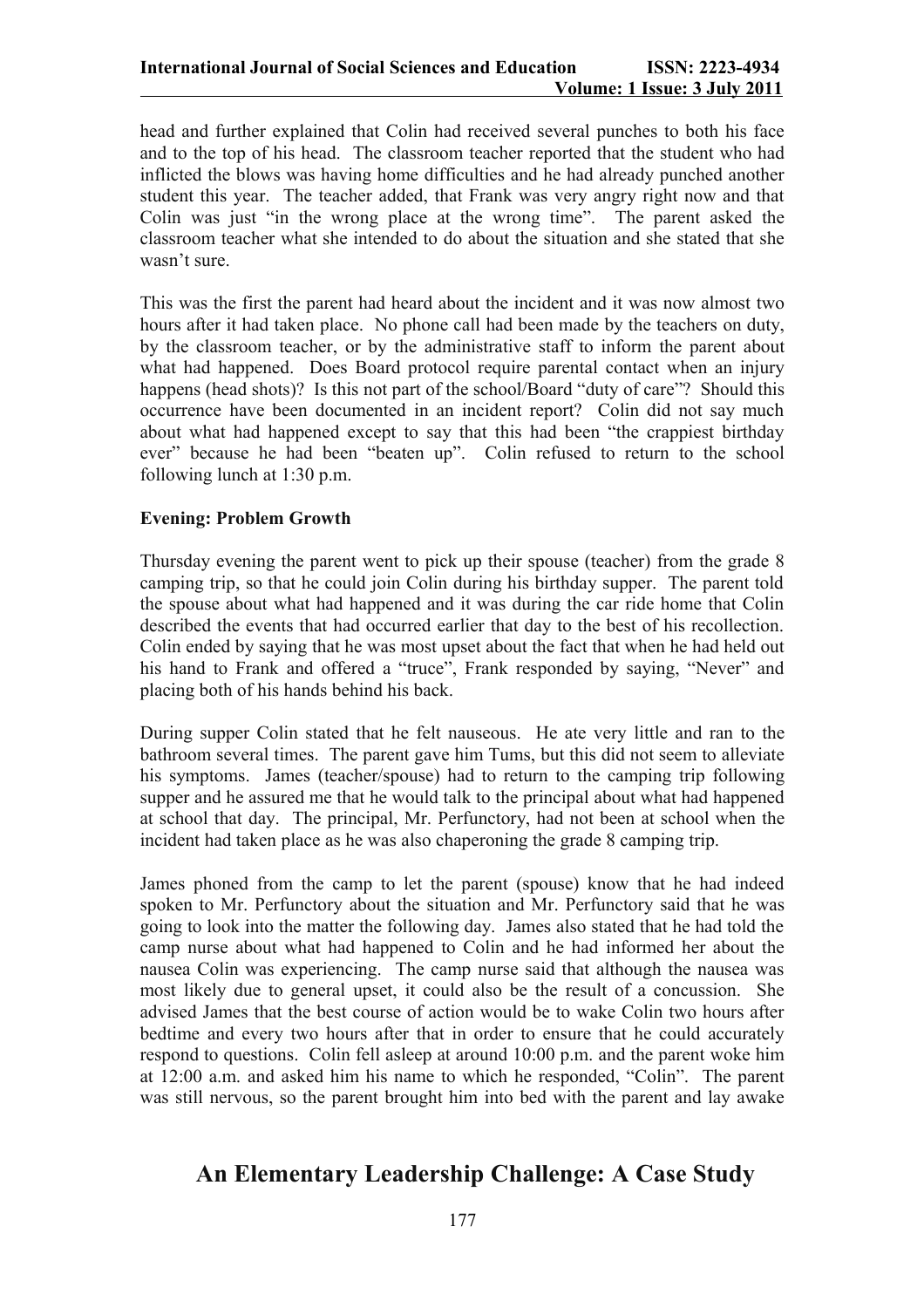listening to him breathe. The parent continued to ask him his name every couple of hours throughout the night.

### **An Intervention: The Principal Action**

The parent did not hear anything from the school during normal school hours on Friday. The parent went to the school at approximately 3:10 p.m. to pick up Colin and several other friends for a birthday party that had been arranged prior to the incident. On the way into the school, the principal, who was on bus duty at the time, stopped and spoke to the parent about the outcome of his investigation earlier that day. Mr. Perfunctory stated that he had gone to Frank's house before school and had spoken to Frank's father. He informed the parent that he had interviewed both the boys separately and they had independently provided a similar account of what had happened the previous day. He then stated that in his opinion both boys were equally at fault and being that it was the first time that either student had been to the office he had decided that a suspension was not in order. Mr. Perfunctory finished off by saying that if he were to suspend, he would be suspending both students.

The parent was taken aback and shook their head in disagreement and said that her issue was that my son had not received one punch in anger, but several punches intended to inflict harm. Mr. Perfunctory responded by saying that the teacher on duty had not seen any punches at all, only a headlock. Was he intimating that Colin had been lying? Could bumps and bruises lie? This was the day after the parent had been up all night checking Colin to ensure that he did not have a concussion. The parent then pointed out that the other student had shown no remorse when Colin had offered a truce. Mr. Perfunctory responded by saying that in all likelihood Frank was still too mad to resolve the conflict so soon after the incident had occurred. He also stated that Frank's dad had reported that Frank was extremely frustrated with the demands of Extended French. This brief, but troubling encounter happened out in front of the school with other students and parents within earshot. The parent apologized and stated that I could not discuss the matter any further as I was on my way to pick Colin and other students who had been invited to Colin's birthday party.

## **The Evening: A Birthday Party**

At the supper table during Colin's party, the students were still talking about what had happened to Colin. The parent (Jill) did not join the discussion, but did listen to what was being said. They were discussing previous occasions when Frank had been physically aggressive toward other students. They were concerned because he never seemed to receive any consequences for his behavior. A student at the party (Marshall) talked about being hit in the temple, another student talked about being threatened, and yet another student recalled an instance when Frank had punched a female student in the class for no apparent reason.

At pick up time Jill asked Marshall's mom if it was true that he had been punched in the temple by Frank last year. His mom stated yes and she went on to say that she had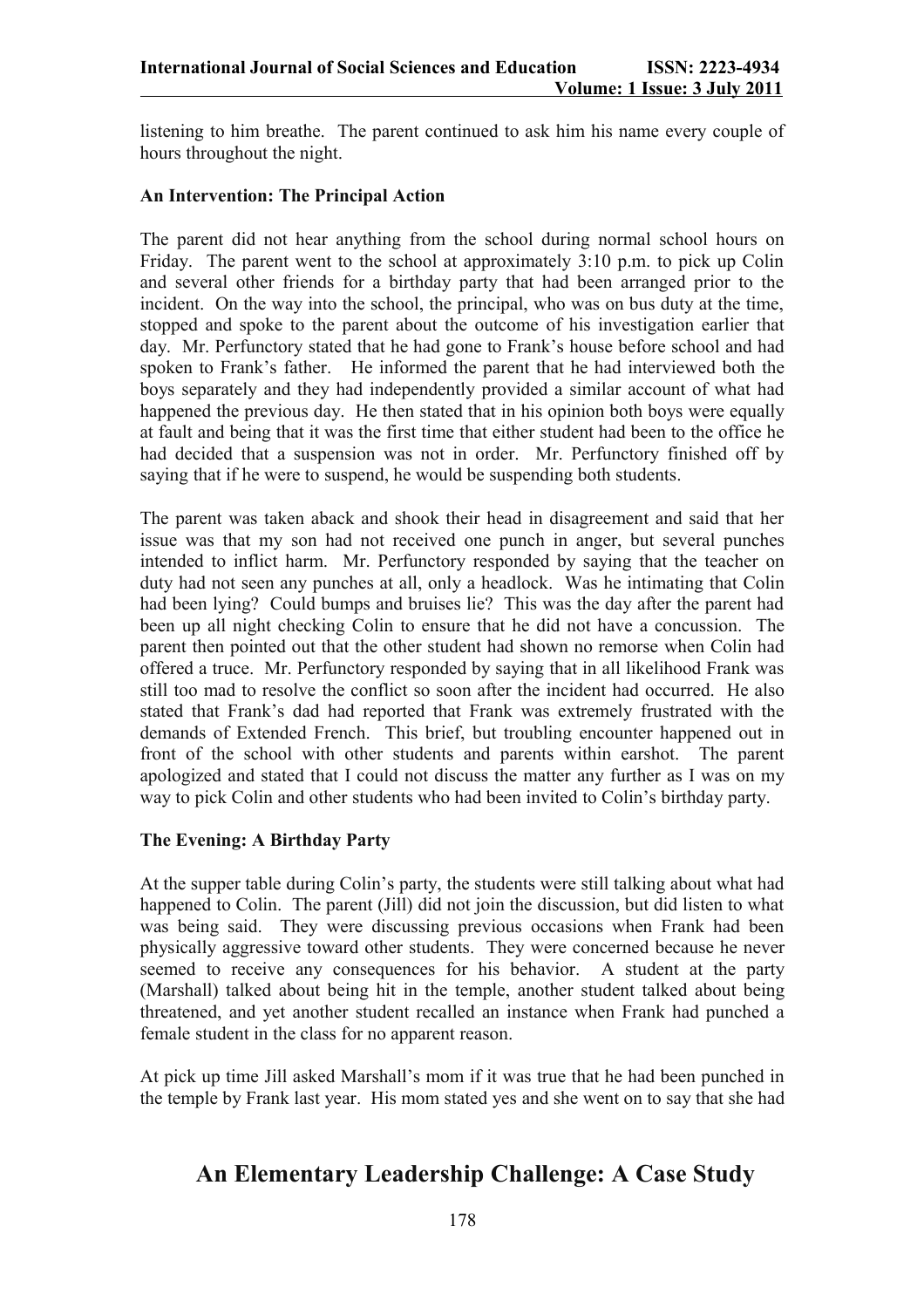not been contacted by the school. Marshall's mom stated that she had no knowledge of the situation until that evening when she noticed a welt on the side of her son's head and asked him how it got there. Marshall had told her that Frank had punched him in the temple and that both he and Frank had been sent to the office. Apparently, Frank had been "spoken" to by the vice-principal and sent back to class.

Jill was now even more disturbed by the way the incident involving Colin had been handled by the school and by the principal in particular. Jill found both Mr. Perfunctory's view and the position he had taken rather confusing. In Jill's opinion, Mr. Perfunctory had adopted a "knee-jerk" response to an "ethically charged" crisis (Duignan, 2006, p. 15). Frank had a history of violent behavior, but if Frank was to be suspended, Colin would have to be suspended too? Colin had pushed and kicked Frank in self-defense after receiving successive punches to the face. Jill did not feel that her son deserved to be suspended for these actions. Granted, he was not entirely faultless. He had allowed another student to "butt" in line and he had pushed Frank on Aaron's behalf. Colin had been spoken to at home regarding the inappropriateness of both of these actions. He realized that it would have been better to report the push instead of retaliating. Jill believed that Colin deserved a detention for his involvement in the incident. However, I did not feel that Colin was equally culpable or that his actions merited a suspension as he had no prior history of physical or violent behavior.

Jill felt somewhat intimidated. The principal's implicit message seemed to be that if pushed for Frank to be suspended, then he in turn would suspend my Jill's son. Jill was uncertain if the matter should be further pursued. Jill knew that if Colin were suspended, a permanent record of that suspension would appear in his Ontario Student Record (OSR). Yet it seemed unjust that the other boy involved seemed to be getting away with repeatedly engaging in violent behavior toward other students without receiving any apparent consequences. Mr. Perfunctory had not made an effort to get the facts before making his decision. He had not consulted with other staff members or with students who may have been able to shed more light on what had happened. Instead he had clung "to a more readily understood view" of the school as a "linear, deterministic and mechanistic" system when making his decision which resulted in an "insufficient understanding of the dynamics and complexity" of the situation (Duignan, 2006, p.14). Mr. Perfunctory's hierarchical view of leadership caused him to assume what Duignan (2006) calls a "'power over people'" approach (p.14). Jill was angry. Initially, Jill wanted to go to the school on Monday and give the principal a "piece of my mind". However, Jill knew that it was essential to get the facts before speaking to the principal. Paul and Elder (2006) caution that "all of us fall victim at times to an inevitable illusion of objectivity" (p. 19).

## **Saturday: Another Day**

On Saturday Jill spoke to Colin about what had happened in the office on Friday. He verified that Mr. Perfunctory had spoken to him and Frank separately, and that afterward, he had spoken to them together. JilI asked him whether Mr. Perfunctory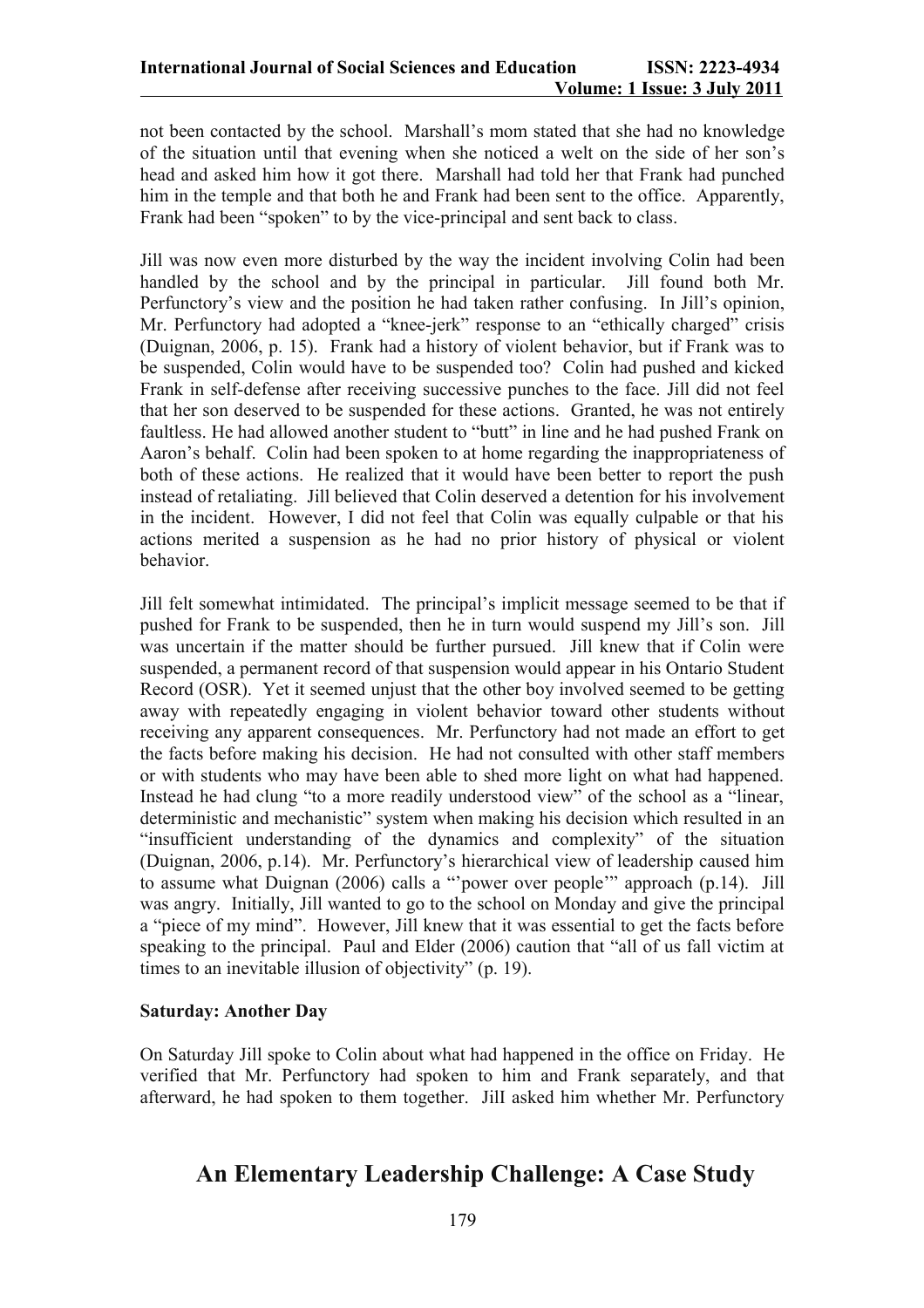had mentioned anything about a suspension. Colin said that Mr. Perfunctory had told them that he and Frank were equally at fault and that if a suspension were given it would be given to both of them. Colin said that he wanted to tell Mr. Perfunctory that the kick had been an offensive-defensive move that he had learned in karate, but he stated that once Mr. Perfunctory had mentioned the word "suspension" he was too afraid to say anything more. His exact words were, "I decided that I wasn't talking anymore". Now JilI was faced with the fact that Colin had heard the word suspension too.

On Sunday evening Jill was torn about what should be done. The way the situation had been handled seemed unjust, but did Jill feel that way just because my son was involved or would she have felt the same way if this had happened to another student? Paul and Elder (2006) warn that "the human tendency to judge the world from a narrow, self-serving perspective is powerful" (p. 6). On the other hand, Duignan (2006) states that:

Feelings can easily prejudice judgement, but they can also be a good, almost instinctive, guide to right and wrong. An immediate feeling of rejection or revulsion for a proposed line of action should at least give pause, and suggest that the whole issue needs closer examination.  $(p, 102)$ 

Jill needed to analyze the situation from multiple perspectives to decide whether or not it was worthwhile to make an appointment to see the principal in order to voice her concerns. "Openness to a range of insights from multiple points of view and a willingness to question one's own are crucial to 'objectivity'" (Paul & Elder, 2006, p.27). Jill conferred with my parents, colleagues with school-aged children, the teachers who had been on duty that day, and one of Colin's previous teachers in search of an answer. Jill also had to be sure that my decision would not cause an undesired ripple effect. This was not only her children's principal, but it was also her husband's boss and the ramifications of Jill's actions could potentially harm other parties involved.

#### **Underlying Principles: A Rationale Mind?**

Jill made the decision to speak to the principal about her dissatisfaction regarding the manner in which the situation had been handled. Her rationale for making this decision was as follows:

1. If Jill did not speak to the principal regarding this matter she could end up harboring resentment towards him and lose confidence in his credibility as a leader. Jill needed to clear the air and to inform him about some of the facts relating to the case that he may not have considered.

2. It was widely known that Mr. Perfunctory intended to stay at the school until he was eligible for retirement in five years time. This meant that he would be the principal at the school for the remainder of Colin's elementary school years. While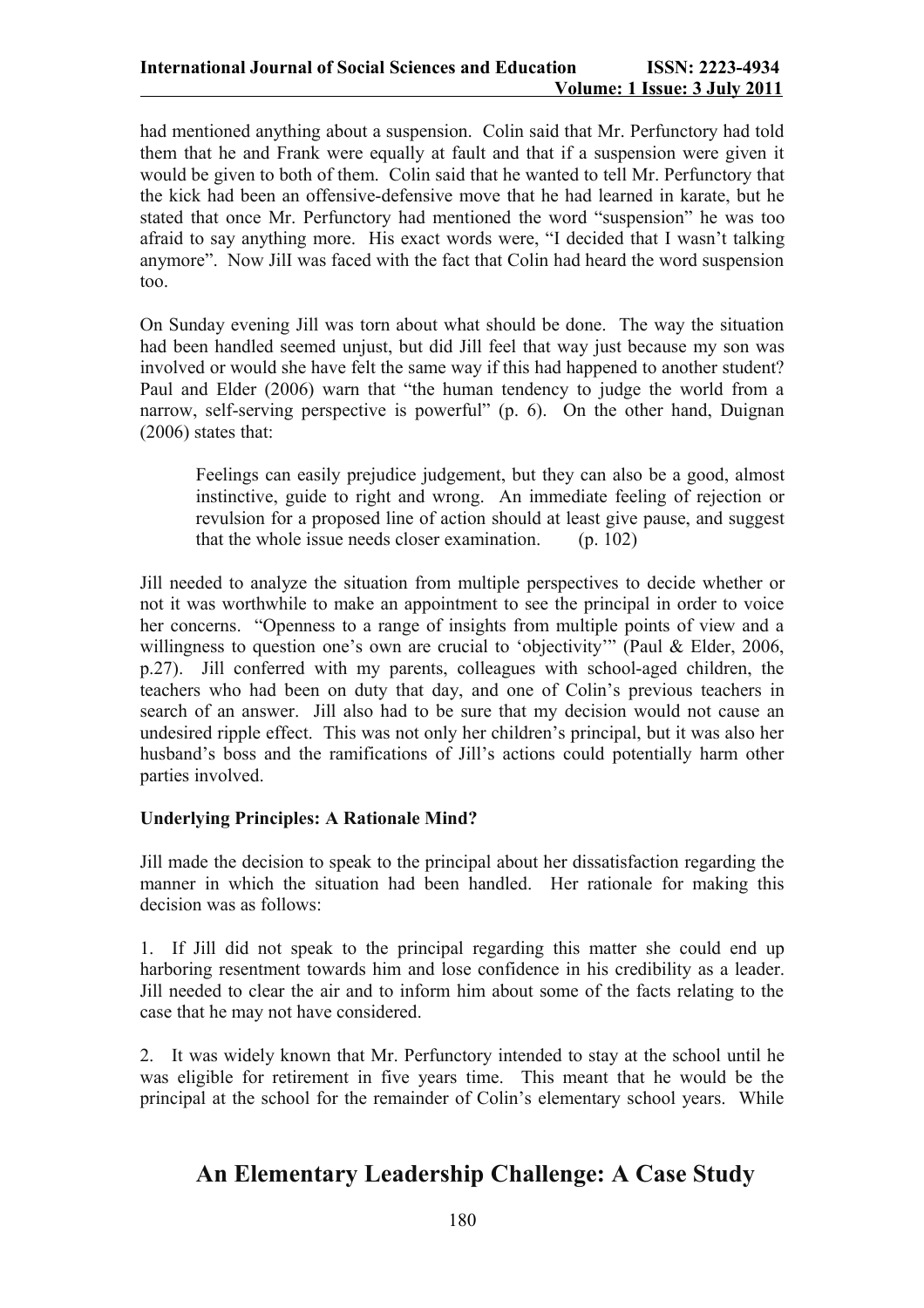Jill felt that Mr. Perfunctory had considered many of the mitigating circumstances that may have influenced Frank's behavior in the situation, she felt that he had not sufficiently investigated the matter in order to determine why Colin acted in the manner that he had. The principal had stated that Frank had a difficult home life and that he was currently frustrated with the demands of Extended French. He also stated that Frank was still "too mad" to accept Colin's attempt at resolving the situation between them. He had made allowances for Frank's behavior, but he had not offered Colin the same consideration. Mr. Perfunctory did not know that Aaron had been Colin's friend since early childhood. He did not know that Aaron had been severely bullied at his previous school and that Colin was extremely protective of him as a result. He did not know that the kick was an offensive-defensive karate move and that it was used only after several attempts to push Frank away had failed. He had assumed it was a low blow intended for the groin area. The principal made a personal visit to Frank's home in order to discuss the situation with Frank's father, but we had not been given a similar opportunity. We had only been told in an open forum that Colin would be suspended if we pushed for the suspension of the other student involved. Jill did not expect preferential treatment, but did expect to be treated equitably. She wanted to make the principal aware of the aforementioned mitigating circumstances surrounding Colin's behavior.

3. In Jill's opinion, the principal had solved the problem using a linear, "onedimensional" *either/or* response rather than a *both/and* response that more accurately reflects the complexity of the competing values involved in human relationships (Duignan, 2006, p. 4). The principal's knee-jerk reaction was an oversimplification; both boys were fighting on the schoolyard, both boys were equally at fault, therefore, *either* both boys are suspended *or* both boys are given a verbal warning to refrain from engaging in this type of behavior in the future. This expedient resolution failed to adequately consider the past behavior of both boys in order to gain insight into their characters. The fact that Colin had never before been involved in a physical altercation at school was not considered. Either Mr. Perfunctory was unaware or was choosing to ignore the fact that physical violence was Frank's primary means of solving problems with other students. It is possible that the principal had no knowledge of past incidents because "large systems are sometimes slow to process issues and problems, so gaps in communication may occur" (Duignan, 2006, p. 30).

4. Jill felt that the principal's decision negatively impacted Colin, other students, and the school community in general. Paul and Elder (2006) contend that "we have an ethical responsibility…to make the world more just and humane" (p. 23). There were inherent messages being sent that Jill did not believe the principal had considered prior to making his decision. The short-term consequence of exhibiting compassion toward a disadvantaged student may result in serious long-term consequences for everyone involved. These are some of the things that Jill felt Colin and other students may have learned based via the principal's reaction: (a) "Don't defend yourself"; (b) "If you do defend yourself, make it count because the victim gets suspended too"; (c) "Disadvantaged students are allowed to be aggressive and to resolve conflicts using physical violence whenever they get frustrated"; and/or (d) "The adults in the school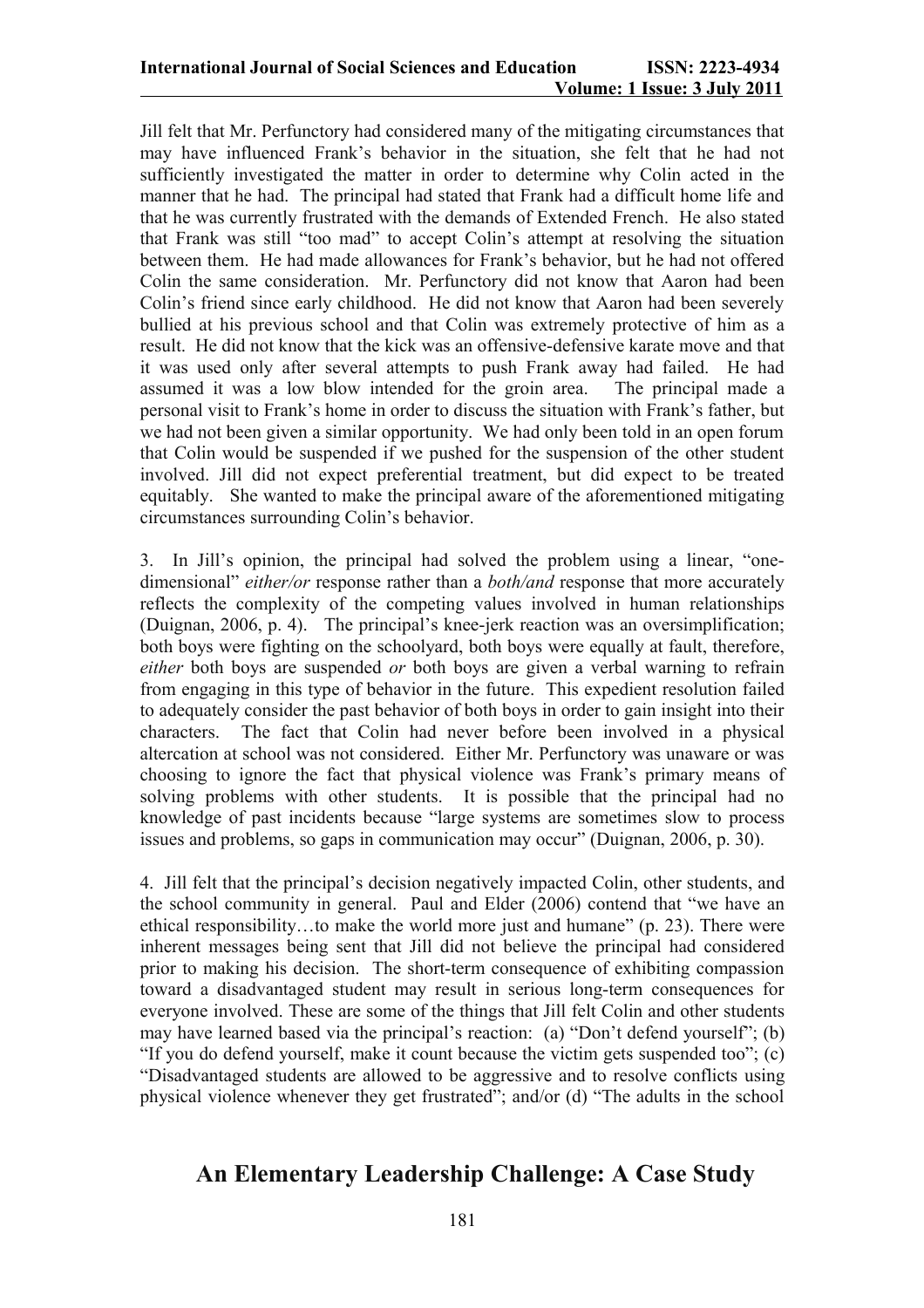will not protect us, so we have to be bodyguards for each other". The final message was a view shared by Colin and many of the other students who had been physically bullied by Frank in the past. Jill asked herself some of the following questions: (a) "Is this climate of tolerated aggression conducive to a safe school?"; (b) "Is this what we as parents want for our kids?"; and (c) "Was it in the best interest of the rest of the student body to witness Frank continually going without consequences for his behavior?" Jill's response to each of these questions was a resounding no. One of the long-term consequences of Mr. Perfunctory's decision could be an escalation in the number of students utilizing physical violence as their primary means of solving conflicts.

5. Frank had a history of using physical aggression to solve his problems. Jill felt that it was not in Frank's best interest to let his violent behavior remain unchecked. She knew that ignoring his problem entirely would certainly not make it go away. If not a suspension, then Jill felt that a voluntary parental withdrawal day would represent a reasonable compromise. A parental withdrawal day is not as punitive as a suspension in that it does not require paperwork to be included in the OSR, but stakeholders are not necessarily aware of this differentiation. This would *both* alleviate the anxiety and frustration felt by students, staff, parents, and other stakeholders who felt that a consequence was necessary in order to send a clear message that physical aggression would not be tolerated by the school community a*nd* it would still penalize Frank *and* it would give the principal the opportunity to speak to Frank's father about obtaining the help Frank needs to deal with his feelings of anger and aggression. Arrangements for in-school counseling or counseling from outside agencies could be made on that day. Frank needed to be taught how to manage his anger in more productive ways.

After considerable reflection Jill determined that her decision was not solely based on an egocentric need to obtain justice for Colin. She recognized that my son was not without fault, but Jill also felt that there still was something inherently wrong with the outcome of the situation for not only Colin, but for many of the other stakeholders involved, including Frank and the school community as a whole.

If educational leaders instinctively feel that a decision…is unjust, then it may well be worth searching to see if there are other alternatives. If past experience, either their own or that of others, suggests that a certain decision will cause more harm than good, then leaders should at least reconsider. (Duignan, 2006, p. 103)

Jill believed that the principal had not considered all "viable options or alternatives" when making his decision; his rush to judgment had resulted in a "narrowly-based" *either/or* solution that had caused and would cause unintentional harm to many of the stakeholders involved (Duignan, 2006, p.96).

## **OBJECTIVES**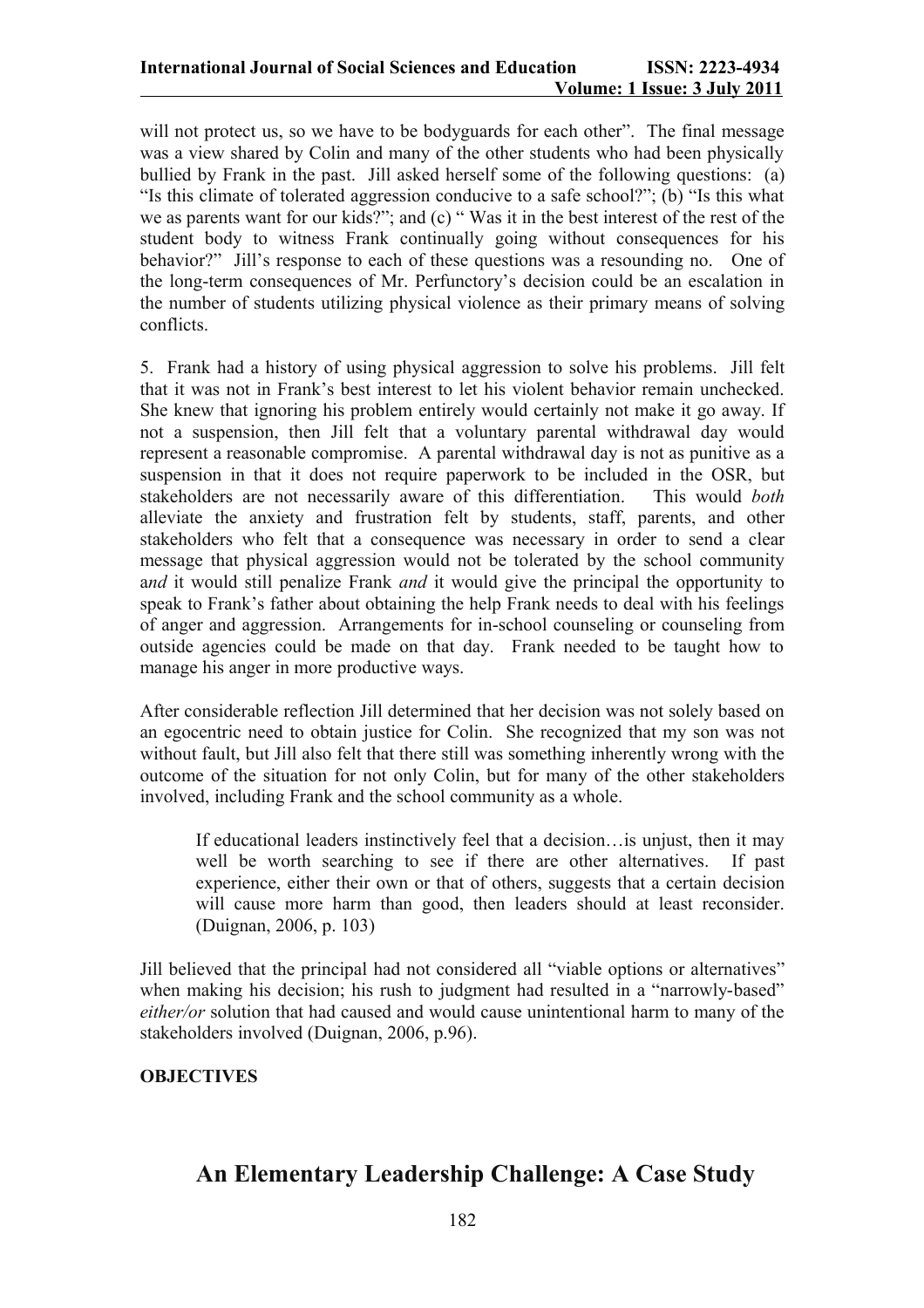The objectives for Jill's meeting with the principal were as follows:

1. To inform the principal about some of the facts that may have altered his decision in this case and may also influence his future decisions. To suggest that the principal send a clear message to staff that all cases of physical aggression should be immediately reported to the office whenever they occur. It is difficult to be "'formed' and informed to meet the challenges and tensions" (Duignan, 2006, p.2) you encounter as an educational leader if you do not have all the facts regarding a student's behavior. To encourage the use of a case sensitive approach based on the progressive discipline model in order to develop appropriate individual student action plans. This would increase the principal's credibility with stakeholders and improve the defensibility of his future decisions related to student discipline.

2. To develop the principal's awareness of some of the long term consequences that could result from his decision to downplay Frank's aggressive physical behavior toward other students. In an attempt to demonstrate care for an individual student, the principal may have inadvertently set the stage for a school climate of vigilante justice and tolerated aggression. In addition, while the decision to withhold a suspension demonstrates care and concern for Frank's current circumstances, it may result in more serious long term consequences for Frank as well. Physical violence will continue to be Frank's primary means of solving problems if he is not stopped and shown other alternatives. In my opinion, addressing the problematic behavior is the first step to its resolution. The old adage, "An ounce of prevention is worth a pound of cure" seems to apply. A suspension or a parental withdrawal day represents a *both/and* solution. It would have demonstrated to stakeholders that physical aggression would not be tolerated and it would have also given the principal the opportunity to speak to Frank's father about possible ways to help Frank overcome his anger and aggression. Although it was too late to issue a suspension or to arrange for a parental withdrawal day in this case, it may be an option worth considering should Frank be involved in another physical altercation at school. However I felt that it was not too late for the principal to try to seek help for Frank in order to address his underlying issues. The principal could still speak to the Child Development Counselor at the school about possible courses of action and contact Frank's father in order to obtain parental consent.

3. To have an open and honest dialogue with the principal about my perceptions of his decision as a stakeholder.

4. To recognize and acknowledge the challenges faced by the principal as an educational leader. To demonstrate a willingness to share in that leadership by coming equipped with *both/and* alternatives that considered the best possible outcomes for the students involved, the staff, and the school community as a whole.

5. To act in a manner consistent with the ethical principles of trust, respect, integrity, and care denoted by the Ontario College of Teachers in *The Ethical Standards for the*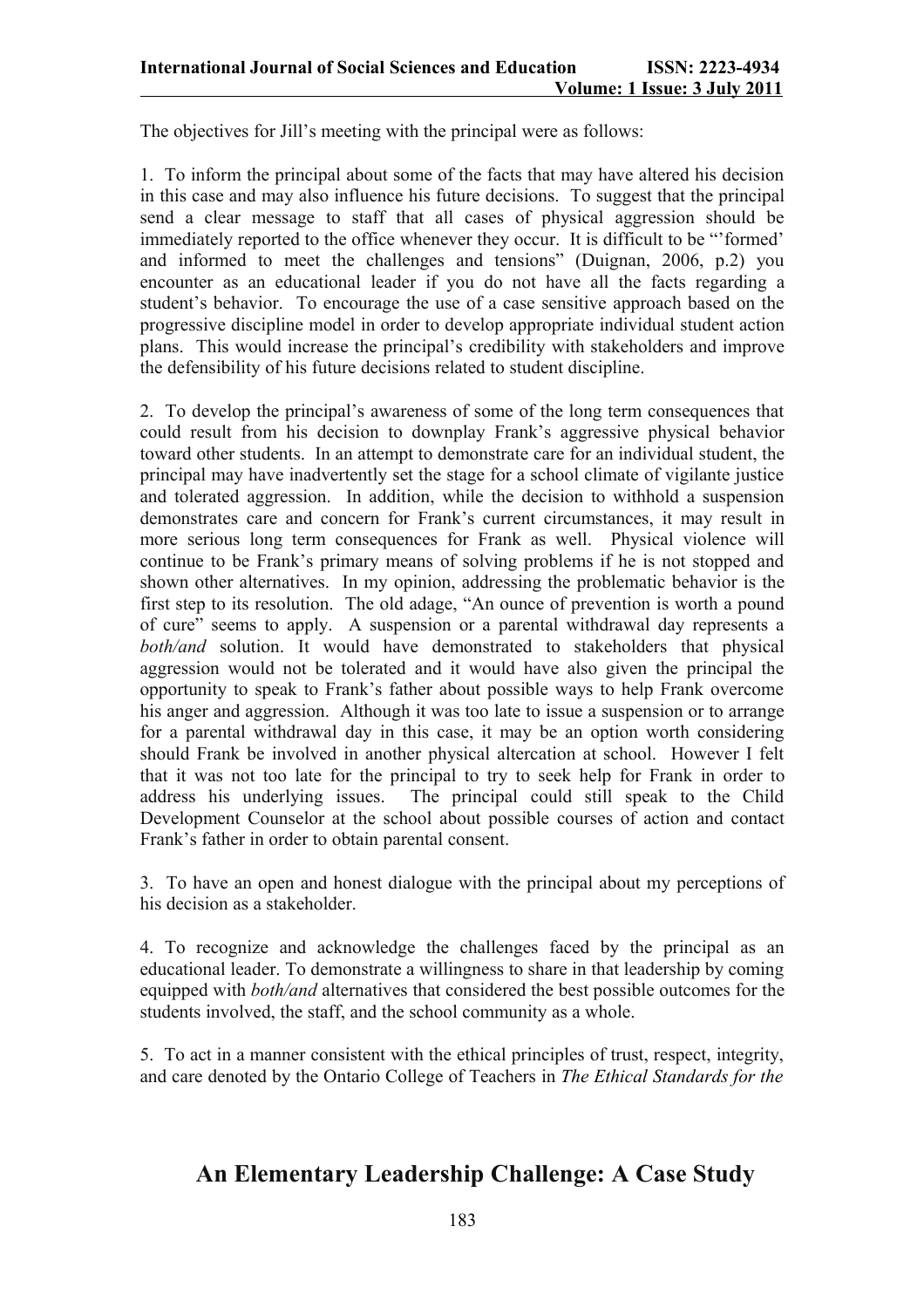*Teaching Profession*, June, 8, 2000. To make evident that the ethic of care is the predominant ethical principle that guides my decisions and actions.

## **Stakeholders**

The key stakeholders are: Colin, Frank, Colin's parents, Frank's father, the principal, other students who had been bullied by Frank, the classroom teacher, and the other teachers on duty that day. The peripheral stakeholders are: students who attend Havoc School, teachers and support staff, parent council and other parents, the Child Development Counselor, the Peril District School Board, community social service agencies, service clubs, the school community, and the community of Hicton.

### **Decision Style**

A reflective inquiry decision style was used to methodologically deconstruct the tensions involved in this case. A framework was used to systematically analyze the critical incident and evaluate the ethical implications of possible alternatives. Throughout the process we collaborated with others to ensure that all facts were noted, we considered the effects of possible actions, and decided on a course of action that was congruent with our ethical principles while ensuring the best possible outcome for stakeholders.

### **ANALYSIS**

### **Alternatives**

This playground incident highlights the complexity of issues that educational administrators face on a daily basis (Duignan, 2006). It illustrates that tensions in human relationships often involve competing values. In this case, there are tensions between: common good and individual good; care and rules; and long-term and shortterm considerations.

The alternatives are:

- 1. Do nothing and advise Colin to make it count the next time that Frank touches him.
- 2. Demand that the other student be suspended and threaten to take the matter to the supervisory officer if the principal does not comply.
- 3. Tell Colin not to worry about it because Mr. Perfunctory was in error.
- 4. Make the principal aware of both Colin's and Frank's past behavior to ensure that he has the facts when making future discipline decisions.
- 5. Make the principal aware of both Colin's and Frank's past behavior to ensure that he has the facts when making future discipline decisions. Make principal aware of the implicit messages and probable consequences associated with his decision. Offer possible *both/and* alternatives that consider the best possible outcome for all stakeholders. Suggest that the principal arrange for in-school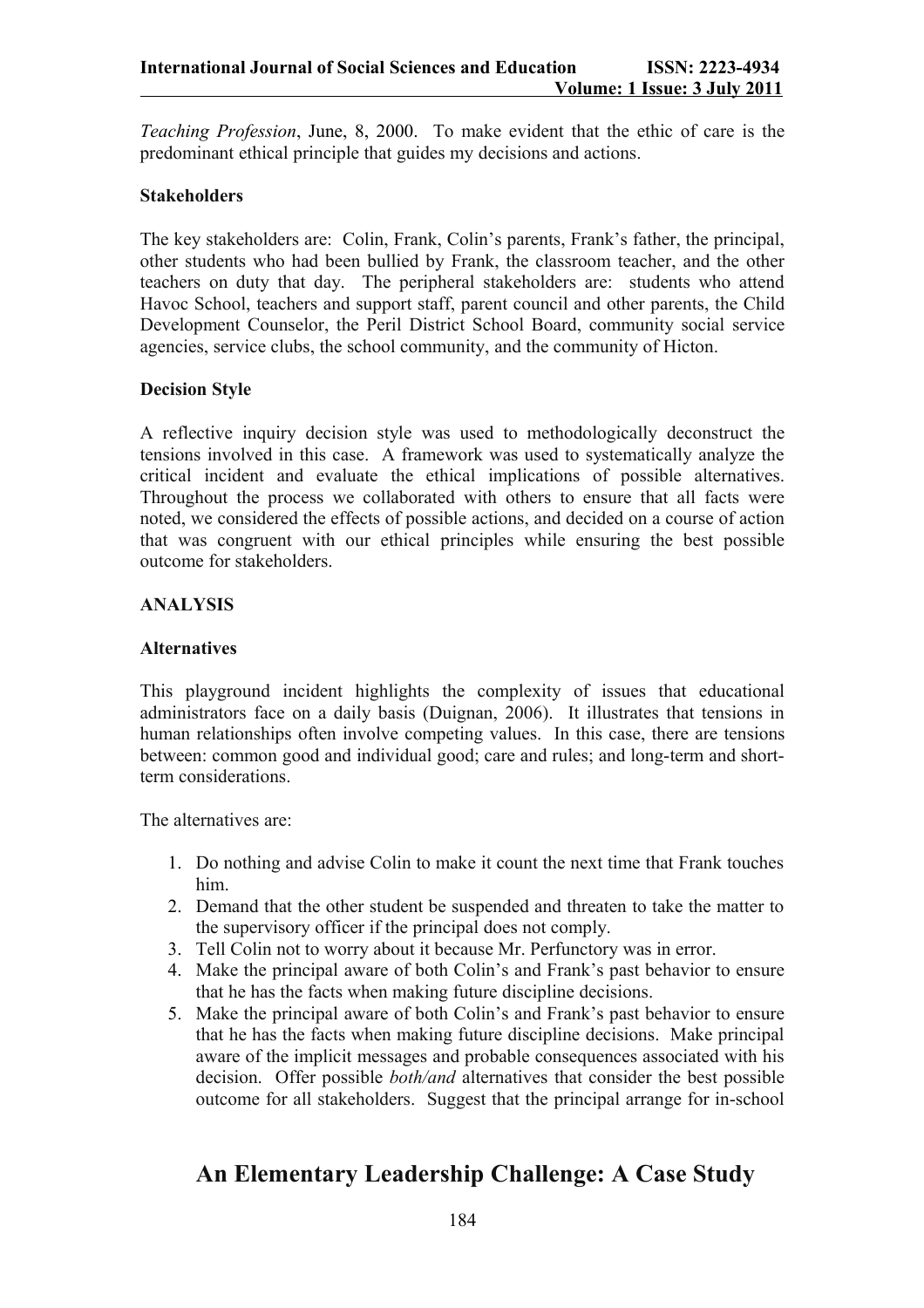counseling and/or seek help from outside agencies in order to address Frank's anger and aggression.

### **Effects/Consequences**

The probable effects/consequences of each alternative respectively are:

- 1. Colin uses physical violence in order to solve problems with Frank and he learns that aggression is an acceptable way to handle difficulties. Colin could generalize this behavior to other students and he could possibly get suspended and/or injured in the future.
- 2. Frank would receive a suspension well after engaging in the inappropriate behavior. He would learn very little except to know that individuals with power can exert the political pressure necessary to make his life more miserable. This may further his feelings of anger and resentment towards other students and possibly heighten his aggression rather than curb it. A threat to go a supervisory officer would strain my relationship with the principal and this would have implications for my son, my daughter, and my husband who is a staff member at the school.
- 3. This action would likely lessen my son's sense of accountability for his actions. He could think he was "allowed" to engage in inappropriate behaviors because his parents would "rescue" him. It would also diminish the principal's credibility with my son and other students. This could ultimately harm the climate of the school and the legitimacy of the school as an equitable and valuable learning community.
- 4. This action would give the principal some insight into the complexities related to the incident and hopefully encourage him to adopt a more case sensitive approach when dealing with future matters related to student discipline. The use of a progressive discipline approach that considered the past actions and behaviors of each student would result in variable, but just and defensible consequences for all students. This would lend credibility to the principal's decisions and increase stakeholder confidence in the safety of the school.
- 5. This action would result in the effects stated in #4 above, but it would also achieve a greater moral purpose. Duignan (2006) contends that "effective educational leaders have an ethical responsibility to optimize learning opportunities and outcomes for their students" (p. 7).

## **RECOMMENDATIONS**

Recommendations include the final alternatives for the following reasons:

1. This alternative informs the principal about past behavior and gives him the information necessary to ensure that future discipline decisions involving Frank and Colin are appropriately addressed using a case sensitive progressive discipline approach. This in turn would increase the principal's credibility with stakeholders and their confidence in the safety of the school.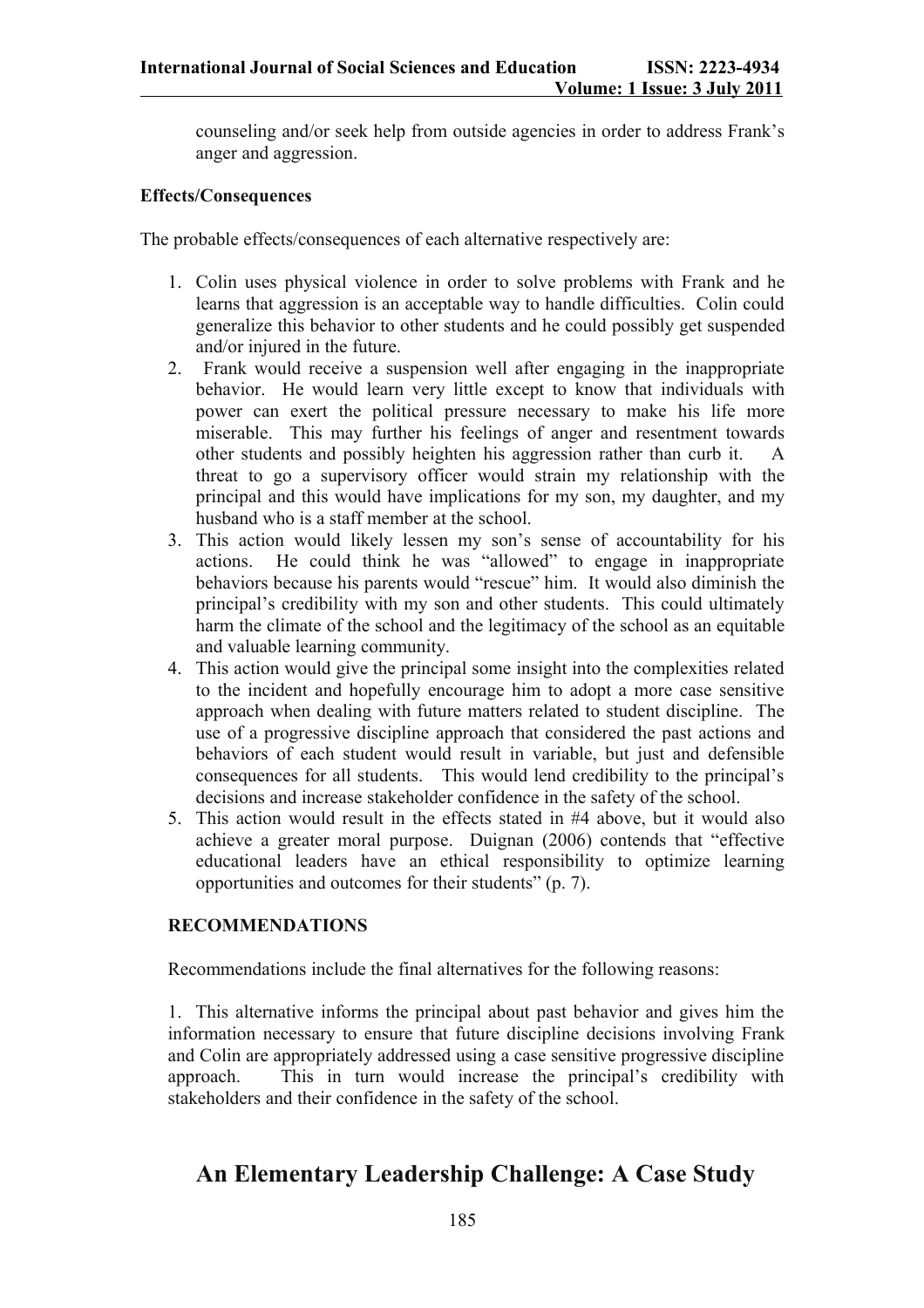2. Delineating the inferred messages of his decision and the possible consequences related to those messages in terms of playground dynamics will allow the principal to take preventative measures. He can make his staff aware of the potential for playground difficulties and request that they notify the office when any incidents of physical aggression occur.

3. The most important element of this alternative is that it allows the principal to address *both* the needs of the common good *and* to demonstrate care and concern for an individual student in an authentic way. Frank may be less likely to engage in aggressive behavior if measures are taken to alleviate his anger and aggression instead of overlooking it. Arranging counseling and involving outside agencies may help Frank to cope with his anger in more productive ways. Duignan (2006) argues that "educational leaders and teachers have a particular responsibility to ensure that students in their care receive the type of education and learning experiences that help transform their lives" (p. 6).

## **COMMENTS**

The proponents arrange to speak to the principal regarding this incident and had an open and honest dialogue. Mr. Perfunctory was open to critique and he seemed relieved that the person had not come with hidden agenda. parents informed Mr. Perfunctory that Colin did not and would not have any knowledge of this meeting as it was not our intent to diminish his credibility as a leader. This seemed to disarm Mr. Perfunctory and he then showed a willingness to enable us as key stakeholders to share in the leadership responsibility of the school community (Duignan, 2006, p. 9). Mr. Perfunctory was receptive to our suggestions and he demonstrated a capacity to "build relationships, to make connections, to build partnerships, to build strong alliances with others" (Duignan, 2006, p. 22). Mr. Perfunctory was "present" in that he wanted to be fully aware of the details of the situation and was "sufficiently concerned and motivated to take action to rectify the situation" (Duignan, 2006, p. 134).

In this tension situation common ground was found in our care and concern for Frank. Duignan (2006) emphasizes that "in a situation where facts, values, ideas and opinions are all in tension, it is essential to look for and build on the common ground or touchstone" (p. 70).

The adults discussed various options for Frank; including counseling and involvement in extracurricular activities. The parents suggested karate as it would provide a physical outlet for Frank, yet instill principles of non-violence. Karate was cost prohibitive, but Mr. Perfunctory knew of a community agency that provides funding for kids who are unable to participate in extracurricular activities for financial reasons.